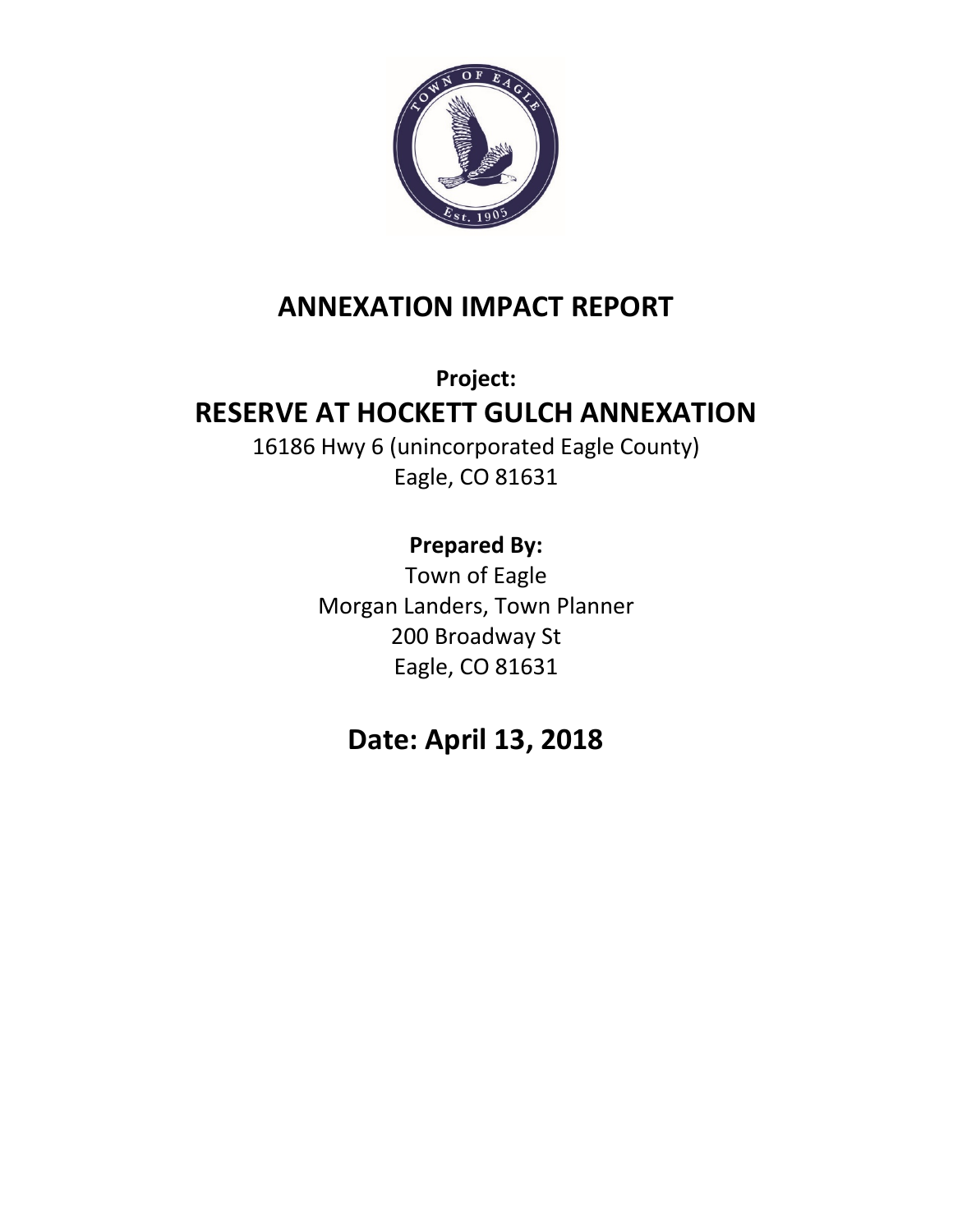## **Table of Contents**

### **Attachments**

Property Aerial Photo

Annexation Map

Development Concept Plans

Annexation Noticing Agencies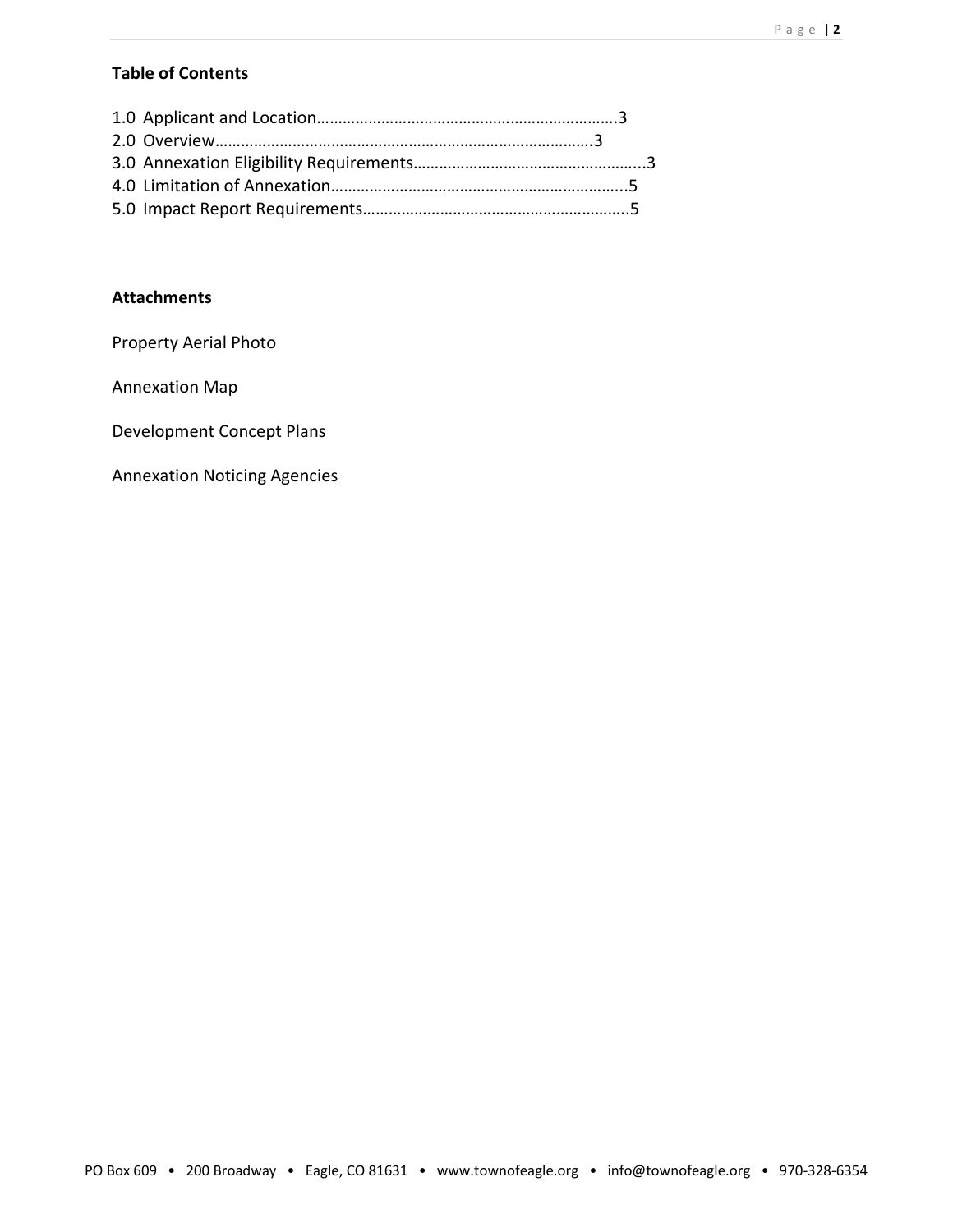#### **1.0 APPLICANT AND LOCATION**

Applicant(s): BCP Eagle I, LLC Project: The Reserve at Hockett Gulch Location: 16186 Highway 6, Eagle, CO 81631 Town of Eagle File References: AN18-01 and PUD18-02

BCP Eagle I, LLC requests that the full 29.65 acre tract of land on the attached *"Annexation Map"* be annexed into the Town of Eagle.

### **2.0 OVERVIEW**

The proposed Reserve at Hockett Gulch Annexation is located on the south side of Highway 6 west of the Town of Eagle boundaries. The project area includes 29.65 acres in Tracts 49 and 50 of Sections 5 and 6, Township 5 South, Range 84 West of the Sixth Principal Meridian and is owned by one entity, BCP Eagle I, LLC as listed above. The project area consists of one parcel. The proposed annexation does not include the annexation of any Highway 6 right-of-way. Highway 6 is already annexed into the Town of Eagle.

Of the 29.65 acres, all property is located south of Highway 6, west of the Green Acres Mobile Home Park, southwest of the Sylvan Lake Rd roundabout. The property is currently a vacant piece of property with no active uses. The property proposes two access points, one from Highway 6 and one from Sylvan Lake Rd. The property has frontage along Highway 6. There are some steep slopes on the property that have been identified.

The proposed Reserve at Hockett Gulch development, proposed as a Planned Unit Development with residential, commercial, and open space/recreation uses of varying densities. In general, the project envisions up to 500 residential units and up to 30,000 square feet of commercial space. Proposed densities and open space areas are shown in the attached "Concept Plan" attached to this report.

### **3.0 ANNEXATION ELIGIBILITY REQUIREMENTS**

As set forth in 31-123-104, C.R.S., below is information addressing the Annexation Eligibility Requirements for the Reserve at Hockett Gulch Annexation proposal:

A. Not less than one-sixth of the perimeter of the areas proposed to be annexed is contiguous with the Town of Eagle.

*More than one-sixth of the perimeter of the area proposed to be annexed is contiguous per the attached "Annexation Map".*

B. A community of interest exists between the area proposed to be annexed and the Town of Eagle.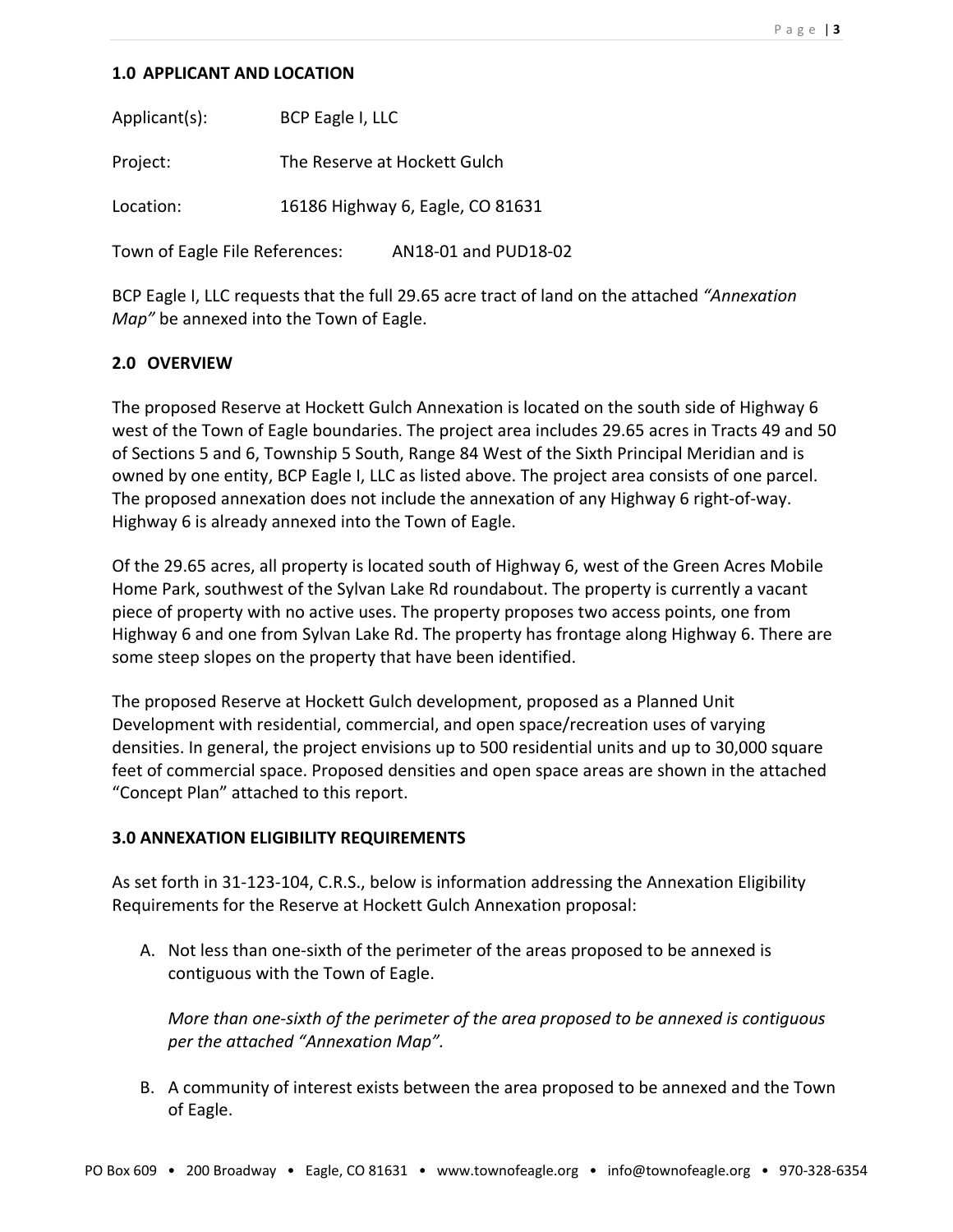*The property will include a variety of housing types, commercial areas, and open space/ recreation areas serving the Town of Eagle residents and visitors as outlined in the Eagle Area Community Plan (adopted 2010) and the Town of Eagle Strategic Plan (adopted 2017).* 

C. The site is urban or will be urban in the near future.

*The Eagle Area Community Plan identifies an Urban Growth Boundary for the Town of Eagle. The proposed annexation is within the designated Urban Growth Boundary.* 

D. The site is integrated or is capable of being integrated with the Town of Eagle.

*The project area is capable of being integrated with the Town of Eagle. The proposed project is adjacent to Highway 6 on the west end of town. Due to the size and orientation of the parcel, there is access to the Eagle Ranch community and the Highway 6 corridor from the site. The site is also adjacent to the town's comprehensive multi-use trail and parks network along Highway 6 (Eagle Valley Trail) and the Brush Creek valley.*

*The Eagle County Transit Authority operates bus service between the Town of Eagle and the down-valley (Gypsum and Dotsero) and up-valley communities. The ECO Transit Valley Route runs along Highway 6 adjacent to the property and there is a bus stop at Highway 6 and King Rd less than ¼ of a mile east on Highway 6 from the proposed project. In the future, changes to the bus system and additional stop locations will assist in the integration of the project.*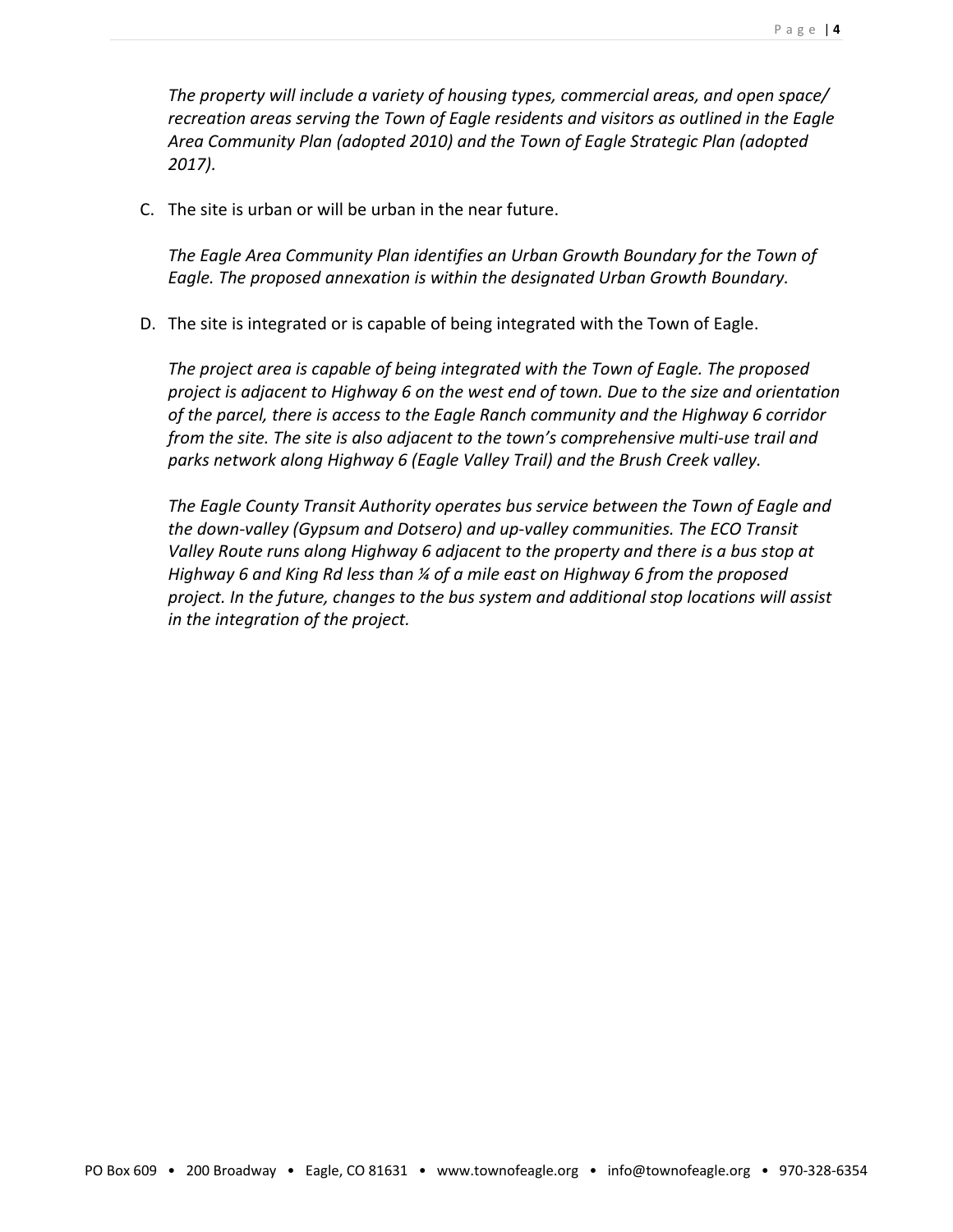#### **3.0 LIMITATION OF ANNEXATION**

As set forth in 31-12-105 C.R.S., below are responses to the Limitation of Annexation:

A. In establishing the boundaries of the territory to be annexed, no land held in identical ownership, whether consisting of one tract of parcel of real estate or two or more contiguous tracts or parcels of real estate, has been divided into separate parts or parcels without the written consent of the landowners.

*Existing right of way and property lines are being used as boundaries for annexation and all parties have provided written consent.*

B. In establishing the boundaries of the areas proposed to be annexed, no land held in identical ownership, whether consisting of one tract or parcel of real estate or two or more contiguous tracts or parcels of real estate, comprising twenty acres or more (which, together with the buildings and improvements situated thereon has a valuation for assessment in excess of two hundred thousand dollars for ad valorem tax purposes for the year next preceding the annexation) has been included without written consent of the landowners.

*All land included with the annexation boundary is included with the written consent of the landowners.*

C. That no annexation proceedings have been commenced for the annexation of part or all of the subject property to another municipality.

*The site has not been petitioned for annexation to another municipality.*

D. If a portion of a platted street or alley is to annex, the entire width of said street or alley is included within the area proposed to be annexed.

*The annexation proposal does not include any platted street or alley.*

#### **4.0 REQUIREMENTS OF THE IMPACT REPORT**

As set forth in 31-12-108.5 C.R.S., below are the responses to the Annexation Impact Report Requirements:

(a) A map or maps of the municipality and adjacent territory to show the following information:

(I) The present and proposed boundaries of the municipality in the vicinity of the proposed annexation;

*Refer to "Annexation Map" attached to this report.*